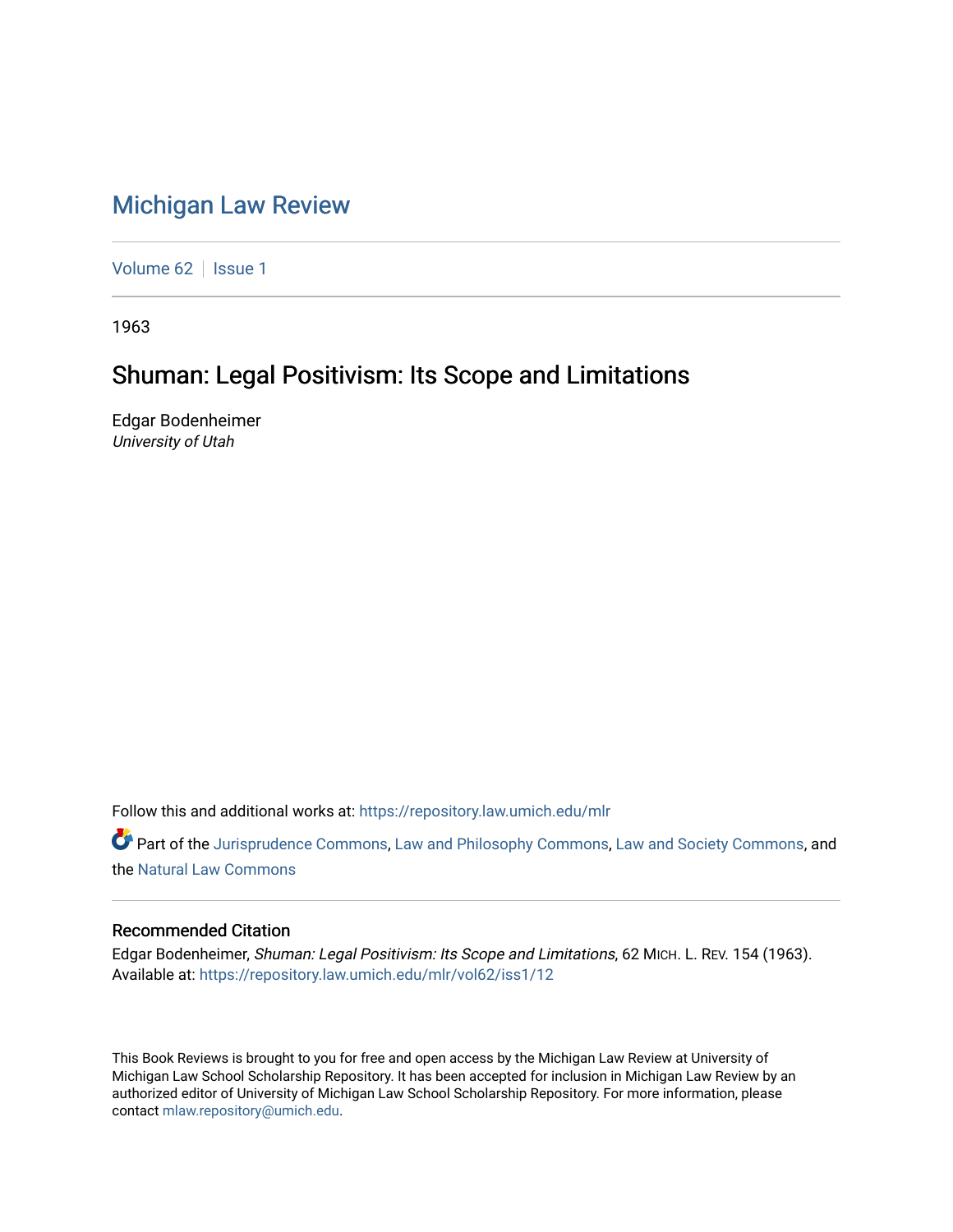## **RECENT** BOOKS

LEGAL **POSITIVISM:** ITS SCOPE **AND** LIMITATIONS. By *Samuel I. Shuman.* Detroit: Wayne State University Press. 1963. Pp. vi, 265. \$8.50.

One of the criteria that might be applied in the evaluation of a book dealing with theoretical or philosophical matters in the social science field is whether the book raises and discusses questions that are meaningful and important in their relation to, and impact upon, human social life. Judged by this criterion, Professor Shuman's book will easily pass muster before a board of critics. Anyone interested in the law as a means of social control will concede that the problems taken up by Professor Shuman, notwithstanding their theoretical and philosophical character, have a decisive bearing upon the solution of issues that every organized society has to cope with. On the other hand, the answers given by Professor Shuman to these questions, in my opinion, offer grounds for doubt and criticism.

The first chapter of the book, which lays a conceptual foundation for the subsequent discussion of more practical questions, propounds the thesis that the terms "analytical jurisprudence" and "legal positivism" are separate and distinct concepts which in past and current jurisprudential theory have been wrongly treated as synonymous. Analytical jurisprudence signifies to Professor Shuman "a method of doing jurisprudence wherein there is concern with the meanings or usages of the terms indigenous to law and their relations with one another and to the rest of language." (Pp. 12-13) Legal positivism, on the other hand, is an attitude toward law which insists on the separation of law and morals, and holds that ethical problems are not subject to cognition. In applying these criteria to John Austin and Hans Kelsen, Professor Shuman reaches the conclusion that Austin, because of his acceptance of utilitarianism as an objectively valid theory of ethics, was an analytical jurist but not a legal positivist, while Kelsen met the tests of both classifications.

The kernel of truth in Professor Shuman's thesis is that a partisan of natural-law doctrine or an adherent of historical or sociological jurisprudence may, without involving himself in contradictions, take an interest in the elucidation of legal terms and concepts in the manner of an analytical jurist. This is exemplified by the work of Savigny, who, although he was not a legal positivist, was active and proficient in the dogmatic elaboration of the conceptual framework of Roman and German law. It is, on the other hand, undeniable that in most instances legal positivism and an analytical approach to the law will go hand in hand, and that an analytic dissection of concepts and logical interrelations between propositions will usually be considered the foremost task of jurisprudence by the legal positivist.

Professor Shuman's further suggestion that only an ethical noncognitivist can be classified as a legal positivist should not be accepted. Ethical

[154]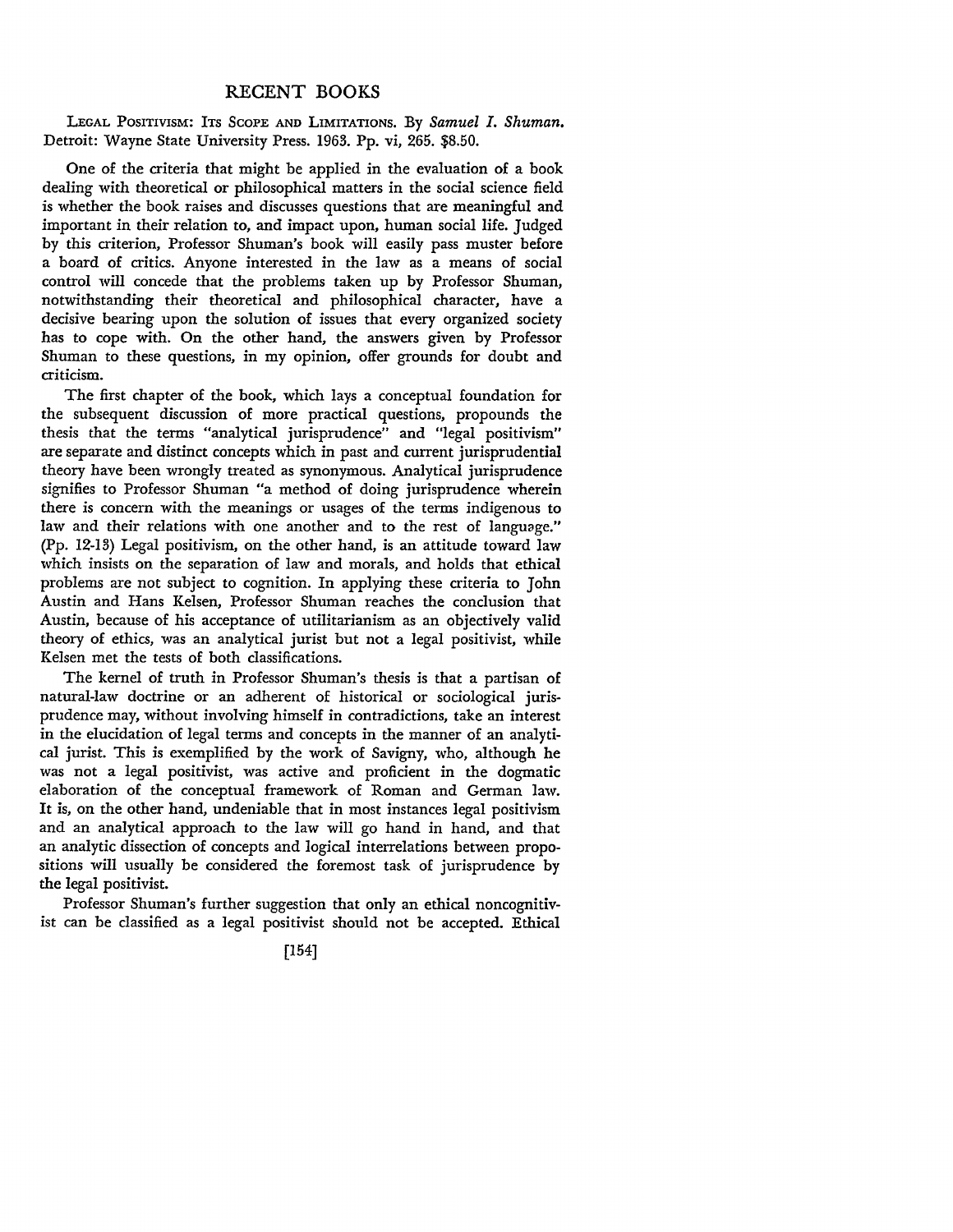skepticism is very prominent in the theories of the Vienna school of logical positivism, but it is not an indispensable characteristic of all varieties of positivism. In the non-legal field, Comte and Spencer are commonly described as positivists because they sought to deal with social phenomena, including ethical problems, by causal-descriptive methods borrowed from the natural sciences. Both of these authors believed in objectively valid principles of right and wrong, which they were convinced would become firmly established and universally accepted in an inexorable and irreversible process of progressive social evolution. In the legal field, Austin is classified as a positivist by the large majority of jurisprudential authors, and the classification is fully justified. It is true that Austin held the view that all actions by the legislature should be determined by the principle of utility, which he regarded as the only true and valid basis of ethics. But a belief that political activity should be controlled by certain postulates of social morality-whether these be the common good, maximum freedom, social solidarity, or others-is not incompatible with a positivistic conception of the function of jurisprudence. Professor Shuman overlooks the fact that legal positivism is primarily a theory of legal sources, dealing with the modes of applying and interpreting the law after it has come into being through the action of the political organs of the state. It is highly revealing in this respect that Austin confined the relevancy of the principle of utility to the science of legislation, which is concerned with the transformation of social, economic, and ethical postulates and claims into rules and principles of law. The science of jurisprudence, on the other hand, was in his opinion to be governed by the idea of strict and undeviating enforcement of the positive law, regardless of its ethical content. Thus the maxim that should dominate the interpretation of statutes was, according to Austin, the plain meaning rule, and not the principle of utility.' This is in accord with positivistic thinking, which emphasizes certainty of the law, rather than justice, as the paramount goal of legal control.

Not even in instances where the judge receives no guidance from the commands of the positive law did Austin counsel him to seek enlightenment from the principle of utility. The standard to be applied by the judge in the unprovided case, he said, may be "general utility or *any other"* (for example, custom, or a maxim of international law, or the purely subjective views of the judge).2 The fact that Austin thus made the principle of utility binding on the legislator but not on the judge demonstrates that Austin was fully cognizant of the logical implications of his positivistic philosophy of jurisprudence. According to this philosophy, only the formalized, governmental sources of the law, such as constitutional provi-

**<sup>1</sup>** "In the case . . . of a statute, the primary index to the law which the lawgiver intended to establish, is the grammatical sense of the words in which the statute is expressed." 2 Austin, LECTURES ON JURISPRUDENCE 625 (5th ed. 1885).

**<sup>2</sup>** *Id.* at **638-39.** (Emphasis added.)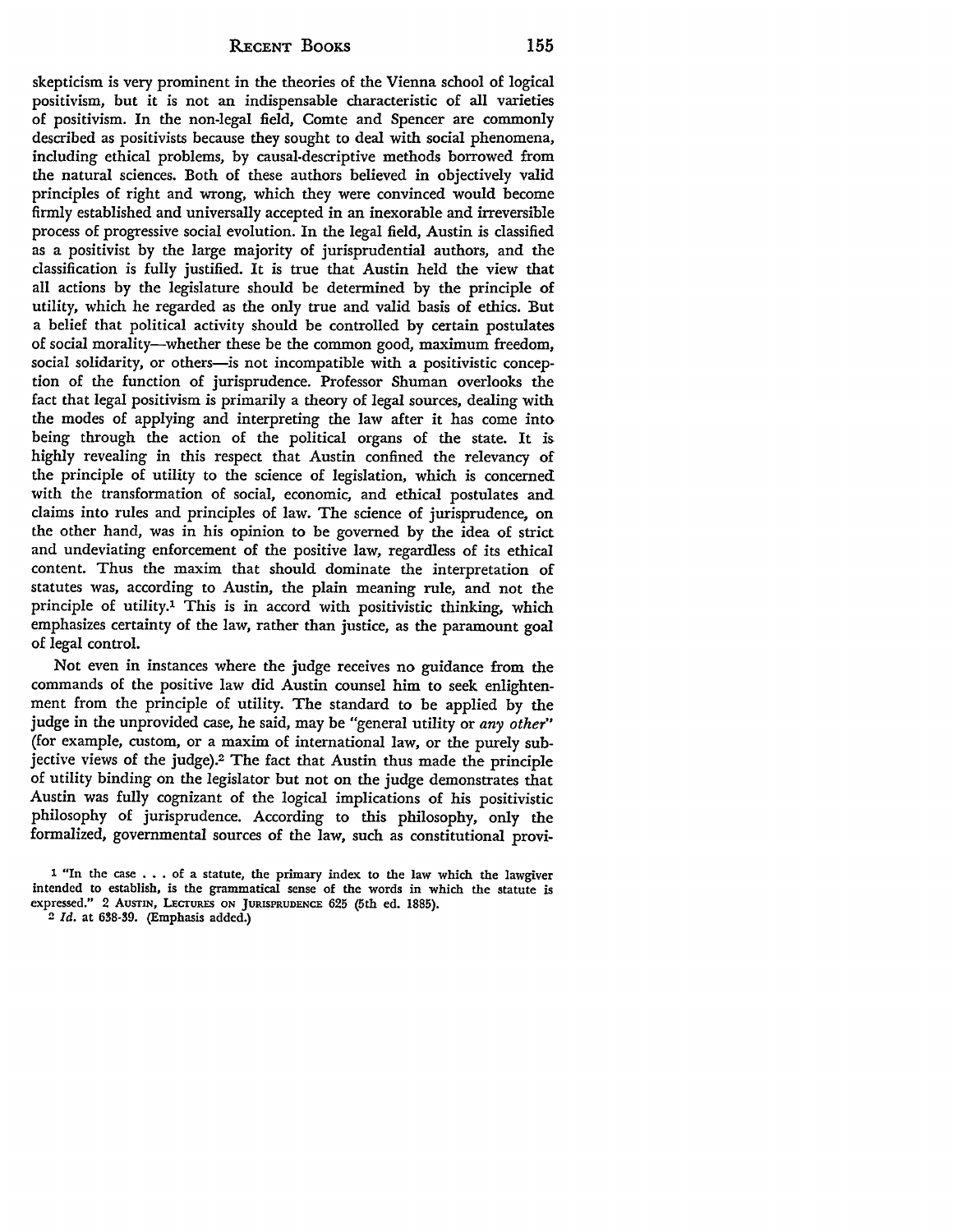sions, statutes; administrative regulations, treaties, and precedents, may be used and relied on by the judiciary in the decision of cases. If Austin had directed the judge to fill the gaps in the law by the application of the principle of utility, he would have introduced a non-legal, namely, an ethical source into the judicial process. Sociological and natural-law jurists would voice no objection to the recognition of such non-positive source materials. But it would destroy the foundations of legal positivism if the judge were commanded to use ethical principles, cultural norms, and standards of justice as legitimate sources of law-finding additional to the positive sources.3 Austin solved the problem on the basis of his own premises by leaving the judge completely at large whenever the positive sources of the law fail him. His stubborn adherence to positivist fundamentals in this crucial area of the law shows better than anything else that Professor Shuman's attempt to expel Austin from the guild of legal positivists must be regarded as a failure.

The second doubtful thesis defended by Professor Shuman is his contention that a noncognitive view of ethics, holding that solutions to ethical problems are purely a matter of personal, emotional preference, does not necessarily lead to moral nihilism, with its attendant dangers to society. It is true that existentialist philosophy, which maintains that moral questions are not subject to cognition, nevertheless attempts to combat moral nihilism by insisting on a high standard of personal responsibility in the making of decisions. The deciding individual is admonished to weigh carefully and conscientiously all the possible consequences which his decision might have, not only for himself, but also for other persons and for society at large. He is also asked to realize that any step he takes may serve as an example which others may follow.

While this view removes the sting of moral cynicism from existentialist philosophy, it is doubtful that it can succeed in preventing moral chaos and social disintegration, which are the dangers of our epoch. Since a social order can maintain its integrity and cohesion only when at least a minimum of consensus with regard to the fundamental principles of human conduct exists among the members of the community, it would seem that some basis other than purely personal commitment is necessary to secure the moral foundations of social life. It might be argued that these foundations can be secured by the enactment of compulsory rules of law embodying some essential principles of social morality. The answer to this argument is that it is extremely difficult to maintain respect for the law if it is contended that the moral axioms underlying the law are nothing but fortuitous and arbitrary mandates imposed by those in control of

**<sup>3</sup>** Kelsen states the positivist credo correctly when he emphasizes that only positive legal norms are a subject of cognition for the jurisprudential positivist. Kelsen, *The Pure Theory of Law,* **50 L.Q.** REV. 474, 480 (1934). Austin fully adhered to this credo in his theory of jurisprudence. See also Hart, *Positivism and the Separation of Law and Morals,* **71** HARv. L. REv. **593,** 612, 614 **(1958).**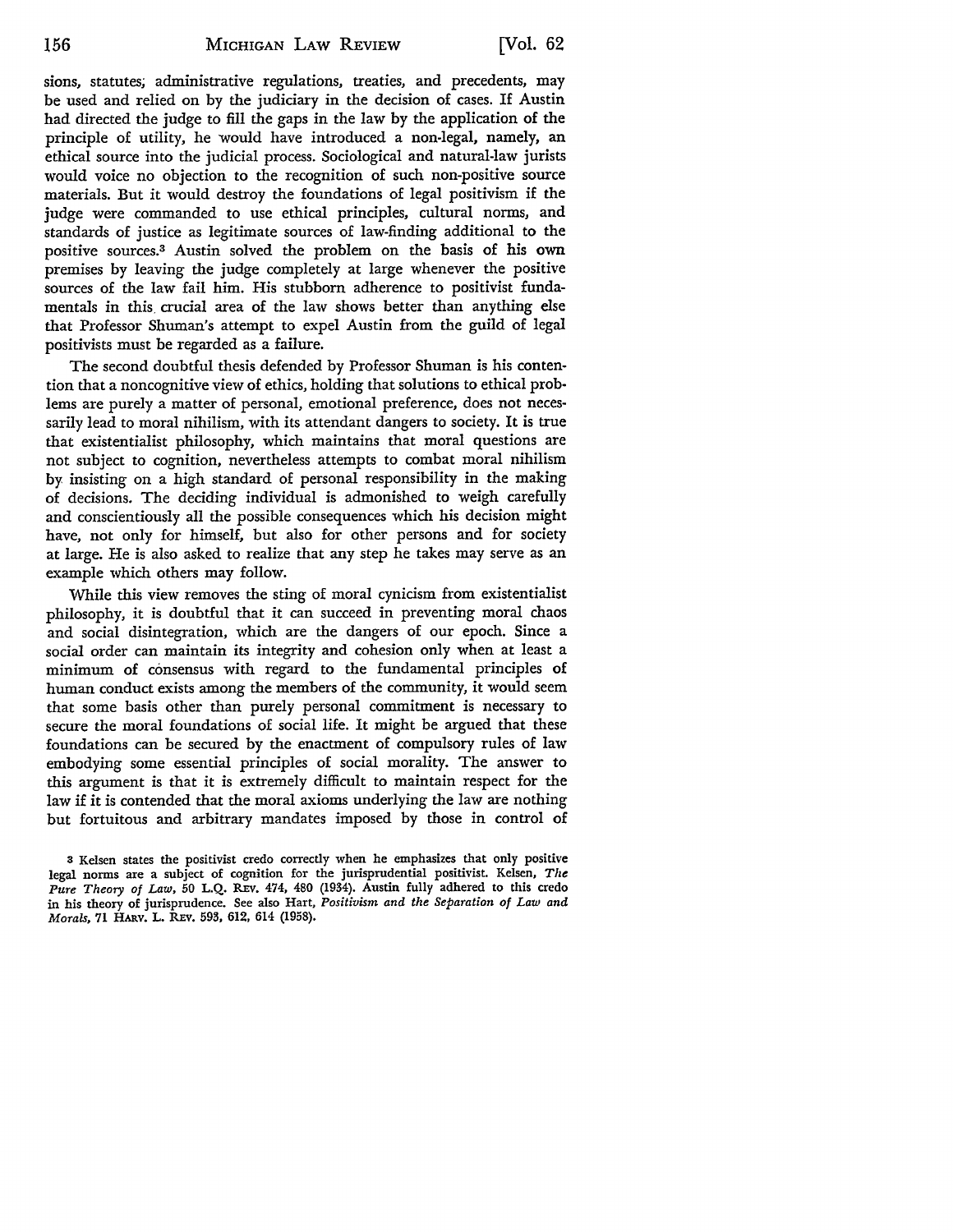society and lack any objective validity. In other words, it would seem that moral nihilism cannot be avoided by telling people that they must follow certain standards of social morality unless the people become convinced by rational argument and education that these standards are reasonable and necessary for a healthy social life. The existentialists are right, on the other hand, in insisting that in a large number of instances purely personal decisions on moral questions must be made in the light of the special circumstances of the situation calling for such a decision.

A related question discussed by Professor Shuman is that of the relative impact which natural-law thinking and positivistic doctrine are likely to have on the development of a sense of individual responsibility. Professor Shuman argues that natural-law thinking leads more often than not to the dulling of the sense of moral responsibility, while this accusation cannot be leveled against legal positivism. (Pp. 206-07) The charge might have some justification with regard to an authoritarian type of natural-law doctrine which imposes upon a community a whole set of detailed axioms of conduct excluding any degree of individual choice in moral matters. The historically most influential versions of natural law have not been of this character. Neither Cicero, Aquinas, Grotius, nor Locke advocated theories of natural law destructive of individual responsibility. On the contrary, these men held that under certain circumstances men should have the moral courage to resist commands of the government which were violative of fundamental requirements of justice. German positivism starting with Kant, on the other hand, taught that individuals must carry out even the most outrageous commands of the government, and that this was one of their highest moral duties. How this doctrine can serve to strengthen the sense of moral responsibility is unfathomable to me. The historical evidence seems to demonstrate dearly that it has had the opposite effect. For example, one of the chief defenses of Adolf Eichmann rested on his assertion that, as a philosophical disciple of Kant, he had no moral choice with respect to the execution of Hitler's plan for the extermination of the Jews, since this was a lawful and therefore legitimate policy of the government. Professor Shuman attacks Lon Fuller's assertion that positivism played some part in the complete submission of the German people and German officialdom (including the judiciary) to the Nazi despotism,<sup>4</sup> but his attack is based neither on facts nor on a thoroughgoing evaluation of German political and philosophical developments.

Professor Shuman assumes further that only legal positivism is compatible with democratic freedom, while natural-law thinking tends to produce authoritarian forms of society. "If the moral or emotional foundations of those who engage in legal philosophy include the conviction that the

**4 See** Fuller, *Positivism and Fidelity to Law-A Reply to Professor Hart,* **71** HARv. L. REV. 630, 659 (1958). Professor Shuman argues that "it is naive to think that legal positivism 'explained' the failure of the German judiciary during the Hitler regime." P. 212.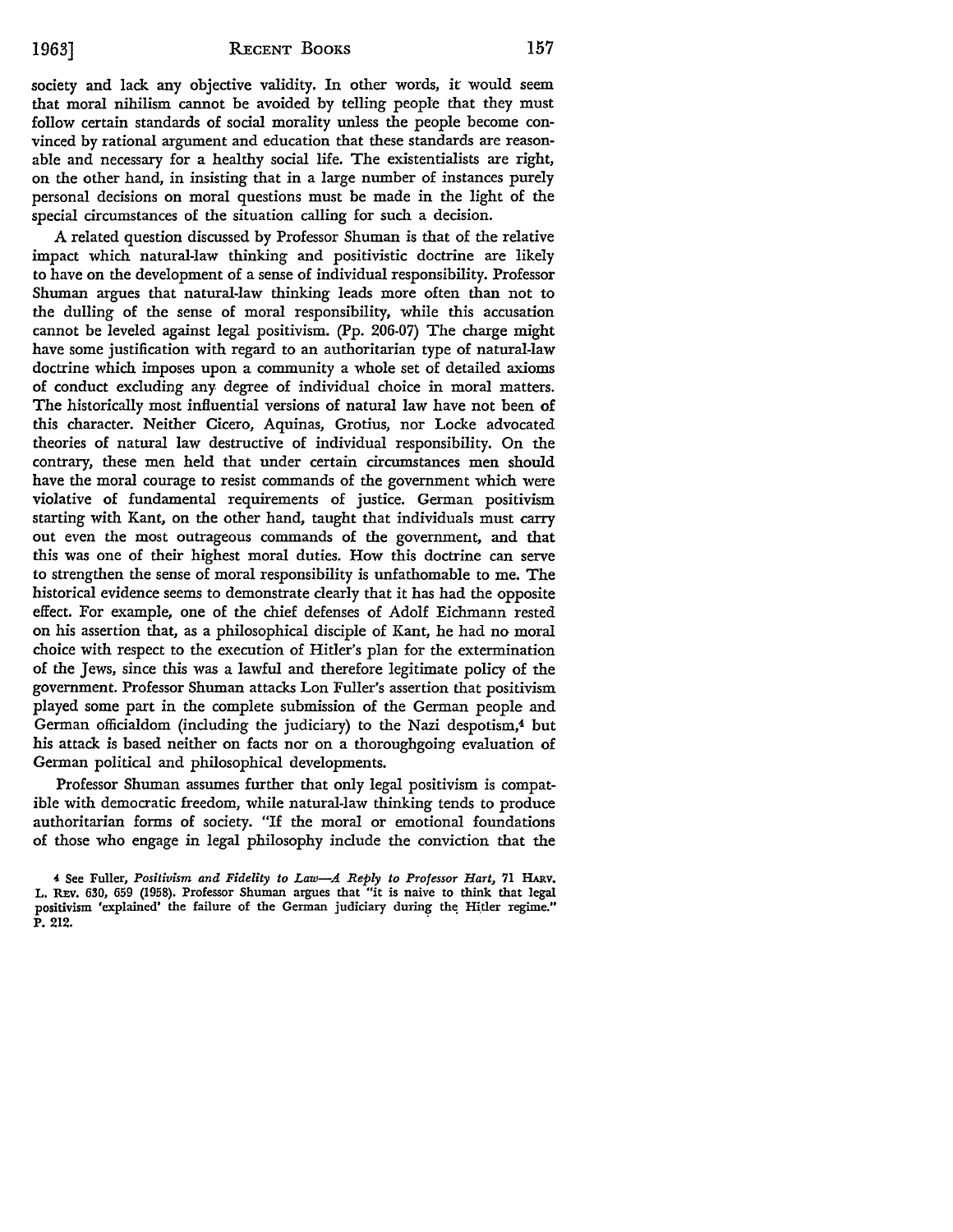best protection for the continuance of a democratic form of government is the development and preservation of a free and open society rather than the cultivation of a conditioned population, then legal positivism is the better of the two alternatives." (P. 208) Was American society unfree and undemocratic at the time of Jefferson, when the doctrine of the natural rights of man was the dominating philosophy of law? Did the German practical exercise in positivism during the Nazi period bring about an open society? Has the fact that Austrian legal science after World War II turned away from legal positivism endangered the foundations of Austrian democracy? One need only raise these questions to realize that the connection between positivism and democracy existing in Professor Shuman's mind is imaginary. On the contrary, much evidence (from antiquity as well as modem times) can be adduced to show that positivism is apt to undermine the moral foundations of democratic society and thus contribute to its demise.

I have a number of other quarrels with Professor Shuman's conclusions but they relate to side issues rather than to his fundamental theses. For example, Professor Shuman asserts that "the philosophic influences on both legal education and the judiciary in America are not traceable to natural law doctrines," and that "the inalienable rights of man were derived not from the nature of man or God but from English history." (P. **6)** This statement, which flies in the face of the very words of the Declaration of Independence, is supported by reference to one source which, according to Shuman's own confession, is "not overly well authenticated." (P. 233, n.10) The truth is that legal education, to the very limited extent that it was institutionalized in early America, was strongly influenced by the ideas of such natural-law jurists as Joseph Story and James Wilson, and that American judicial opinions in this early epoch were saturated with natural-law arguments. <sup>5</sup>

Second, Professor Shuman makes the bold assertion that St. Augustine might be classified as a legal positivist, "since he recognized that law and morals are separate phenomena." (P. 15) St. Augustine's famous statement that kingdoms without justice are nothing but robberies hardly reflects the spirit of legal positivism.6 If there are other passages in his works in which he advocated the separation of law and morals, such passages should have been cited.

Professor Shuman asserts that there exists a sharp gulf between the natural-law ideas of St. Thomas Aquinas and Hugo Grotius, inasmuch as the latter derived natural law from the nature of man while the former did not. (P. 21) But a thorough reading of the works of St. Thomas Aquinas and his followers will clearly disclose that the source of natural law in the

**<sup>5</sup>**See **HAINFS,** Tm **R vivAL OF NATURAL LAW CONCEPTS ch.** v (1930); Bodenheimer, *Due Process of Law and Justice,* **in** ESSAYS **IN JURISPRUDENCE IN HONOR OF ROSCOE POUND 463-68 (1962).**

**<sup>6</sup>** 2 **BASIC WariNGS OF ST. AUGUSTINE 51** (Oates **ed.** 1948).